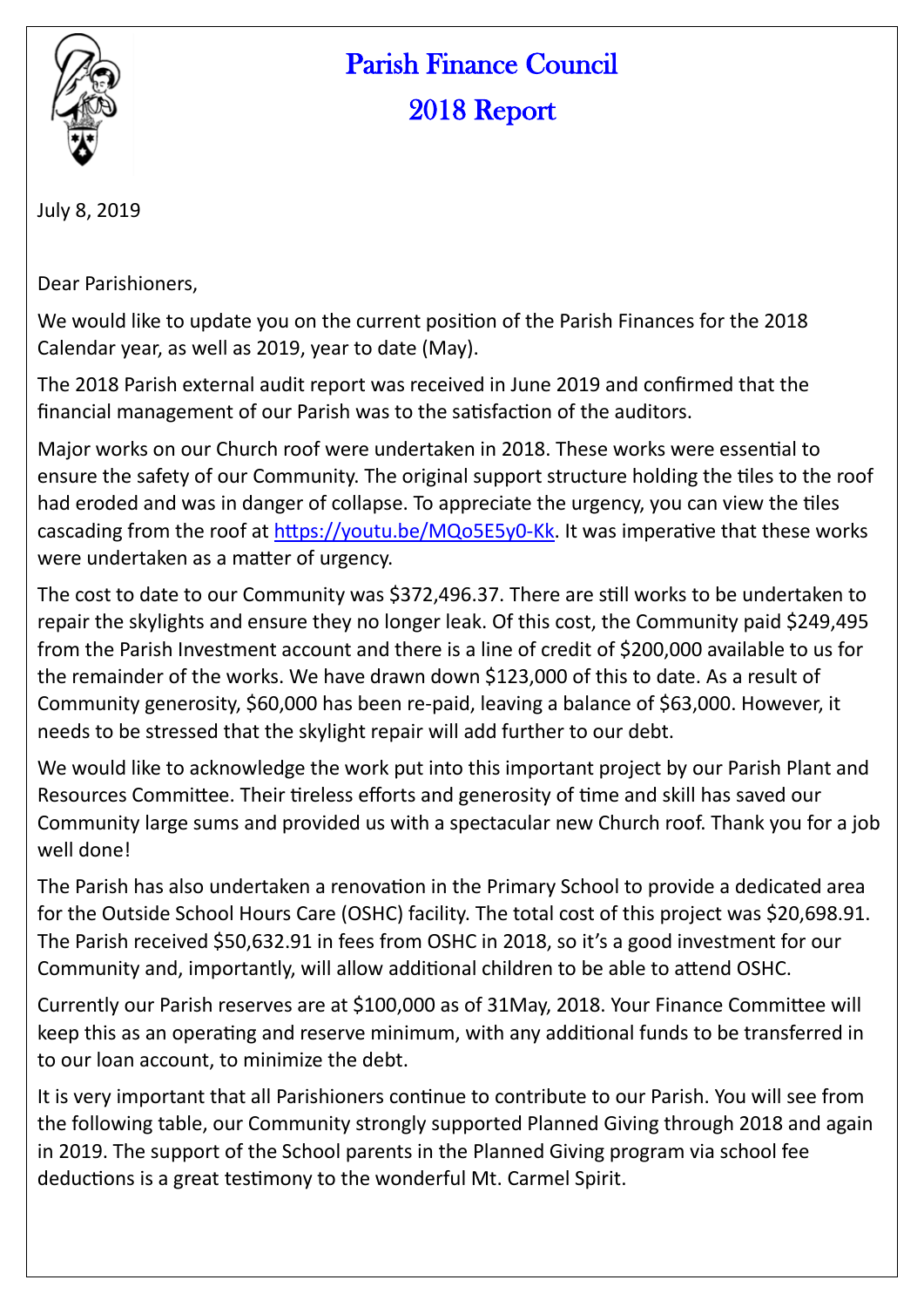|                                             | %16v17   | % 17 v 18       | %18 v19 |
|---------------------------------------------|----------|-----------------|---------|
|                                             | Movement | <b>Movement</b> | 7TD)    |
| Income from Parish<br><b>Planned Giving</b> | $-6.4$   | 12.06           | 8.9     |

We ask all Parishioners to review your contributions on a regular basis, and if your circumstances allow, consider increasing the amount pledged. The Parish Finance office can assist with setting up a direct debit payment, which is the Finance Councils preferred donation option.

Apart from Planned Giving, the only other income stream for the Parish is any profit generated from the (previously mentioned) Outside School Hours Care program and the rent from the kindergarten car park in Norfolk Street. Please remember that Parishioners can use this car park on weekends.

An essential part of keeping our costs down and also to enhance the community spirit is the generosity of all who contribute with their time and talents as well as the donation of skills to better develop our Parish. Thank you to all who give so freely of their time, skills and effort.

The Carmelite Community is also very appreciative for the financial support of their Order, as well as the support given to East Timor.

The Parish Council is keen to give the Parish community visibility of the financial position so attached are the latest income and expenditure statements for the parish, for the year ended 31 December 2018 and for the period ending 31May 2019.

Many thanks again for all your support.

Brian Egan Fr Wayne Stanhope O-Carm Chair, Parish Finance Council **Parish Priest** Parish Priest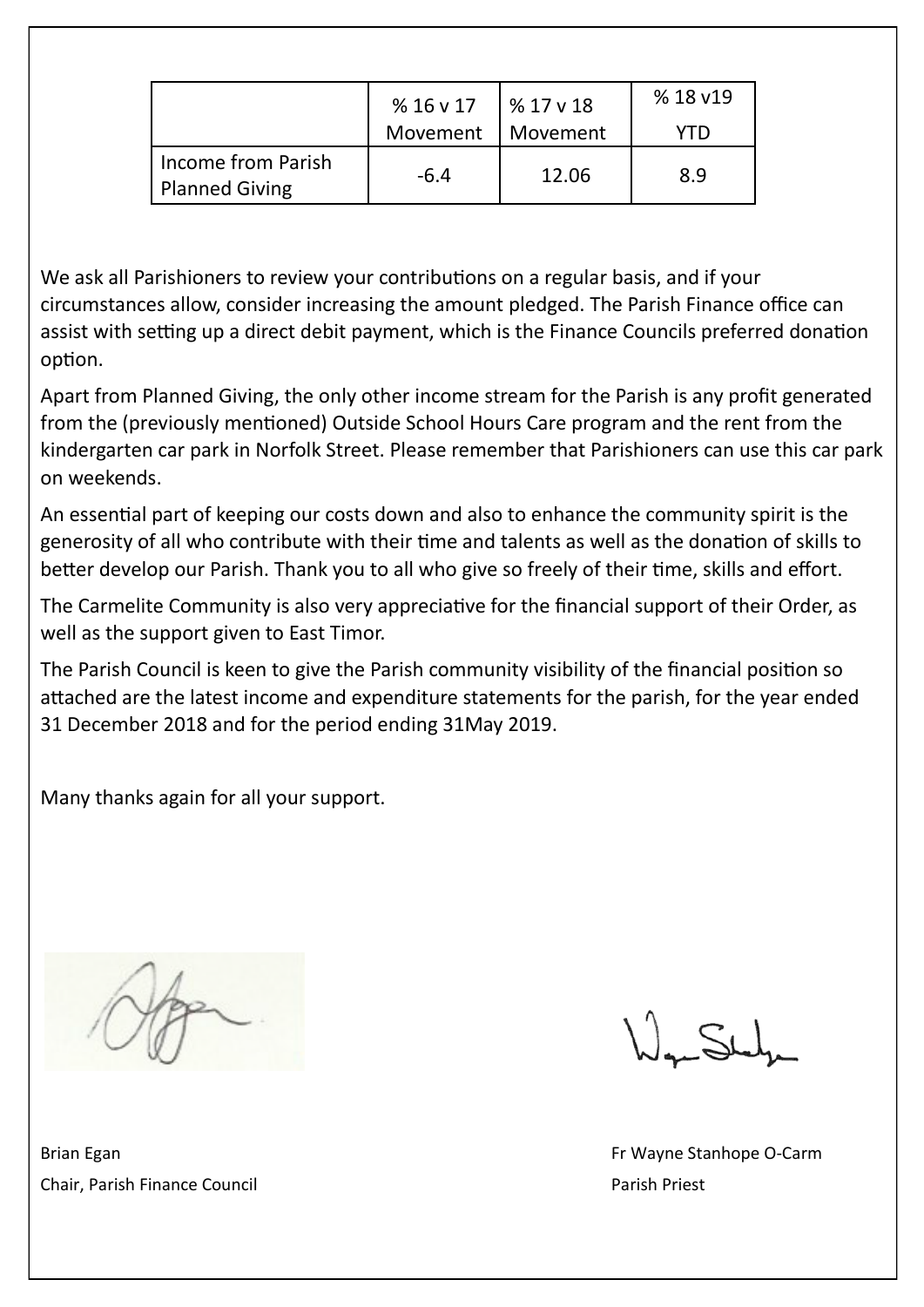## **Our Lady of Mt Carmel Parish Income and Expenditure Statement For the Year Ended 31 December 2018 (Audited) Year to Date 31 May 2019 (Unaudited)**

| <b>INCOME &amp; EXPENDITURE STATEMENT</b> |                                   |              |                              |            |
|-------------------------------------------|-----------------------------------|--------------|------------------------------|------------|
| Income                                    |                                   | 2019 May YTD | 2018                         | 2017       |
|                                           | Collections & Giving              | 86,366.25    | 233,643.85                   | 205,450.75 |
|                                           | Liturgy Offerings                 | 3,300.00     | 6,260.00                     | 3,970.00   |
|                                           | Rent                              | 17,753.17    | 40,139.10                    | 38,303.86  |
|                                           | Ministry & Evangelisation         | 2,250.00     | 5,105.00                     | 7,912.75   |
|                                           | Donations                         | 20,108.50    | 3,050.00                     | 300.00     |
|                                           | Interest Received                 |              | 2,434.07                     | 2,107.37   |
|                                           | Diocesan Levies Refunded          | 5,805.00     | 24,206.47                    | 24,768.92  |
|                                           | Distribution from OSHC            | 22,459.00    | 50,632.91                    | 56,722.93  |
|                                           | <b>Total Operating Activities</b> | 158,041.92   | 365,471.40                   | 339,536.58 |
| <b>Expenses</b>                           |                                   |              |                              |            |
|                                           | Audit                             |              | 1,500.00                     | 1,500.00   |
|                                           | <b>Bank Charges</b>               | 288.00       | 762.65                       | 668.37     |
|                                           | Cleaning                          | 3,642.62     | 7,632.77                     | 10,570.40  |
|                                           | Clergy                            | 3,107.23     | 9,052.47                     | 2,572.45   |
|                                           | Computer Expenses & Office E      | 664.80       | 1,828.86                     | 1,695.52   |
|                                           | Depreciation (excluding Vehi      |              | 32,905.00                    | 37,224.64  |
|                                           | Diocesan Levies                   | 21,220.72    | 50,916.47                    | 53,107.01  |
|                                           | Electricity                       | 1,518.51     | 5,302.63                     | 7,365.58   |
|                                           | Entertainment                     |              | 286.36                       |            |
|                                           | Equipment expensed                | 2,886.73     | 5,250.02                     | 929.09     |
|                                           | Gas                               | 271.28       | 515.35                       |            |
|                                           | <b>GST Rounding</b>               |              |                              | 0.14       |
|                                           | Insurance (excluding Vehicle      | 15,200.79    | 16,396.94                    | 16,196.93  |
|                                           | Licences & Copyright              |              | 429.09                       | 423.64     |
|                                           | Liturgy supplies                  | 2,759.40     | 5,925.61                     | 8,797.68   |
|                                           | Ministry                          | 1,638.86     | 8,420.38                     | 13,012.11  |
|                                           | Motor Vehicle                     | 4,041.64     | 14,930.80                    | 10,258.13  |
|                                           | Postage & Freight                 |              | 105.82                       | 9.09       |
|                                           | Printing, Stationery & Offic      | 2,370.07     | 4,472.66                     | 4,173.22   |
|                                           | Repairs & Maintenance             | 6,185.40     | 37,445.30                    | 56,732.81  |
|                                           | Security & Fire                   | 967.50       | 1,890.00                     |            |
|                                           | <b>Staff</b>                      | 19,903.72    | 60,183.28                    | 55,746.38  |
|                                           | Subscriptions, Publications       | 965.98       | 1,223.56                     | 1,430.44   |
|                                           | Telephone & Communication ex      | 1,423.38     | 3,810.18                     | 4,055.09   |
|                                           | Water                             | 2,926.64     | 5,235.25                     | 7,251.84   |
|                                           | Website                           | 785.46       | 1,531.81                     | 1,323.64   |
|                                           | <b>Total expenses</b>             | 92,768.73    | 277,953.26                   | 295,044.20 |
|                                           |                                   |              |                              |            |
|                                           | <b>Operating profit</b>           | 65,273.19    | 87,518.14                    | 44,492.38  |
|                                           |                                   |              |                              |            |
|                                           | Other Income                      |              |                              |            |
|                                           | Refunds & Rebates                 |              | 469.41                       | 467.38     |
|                                           |                                   |              |                              |            |
|                                           | <b>Other Expenses</b>             |              |                              |            |
|                                           | Donations                         | 280.00       | 700.00                       | 770.00     |
|                                           | Interest Paid                     | 2,093.97     | 254.99                       |            |
|                                           | Loss on Sale of Fixed Assets      |              | $\qquad \qquad \blacksquare$ | 11,144.00  |
|                                           | <b>Sundry Expenses</b>            | 0.02         |                              | 919.52     |
|                                           | <b>Total Other Expenses</b>       | 2,373.95     | 954.99                       | 12,833.52  |
|                                           |                                   |              |                              |            |
|                                           | Net profit                        | 62,899.24    | 87,032.56                    | 32,126.24  |